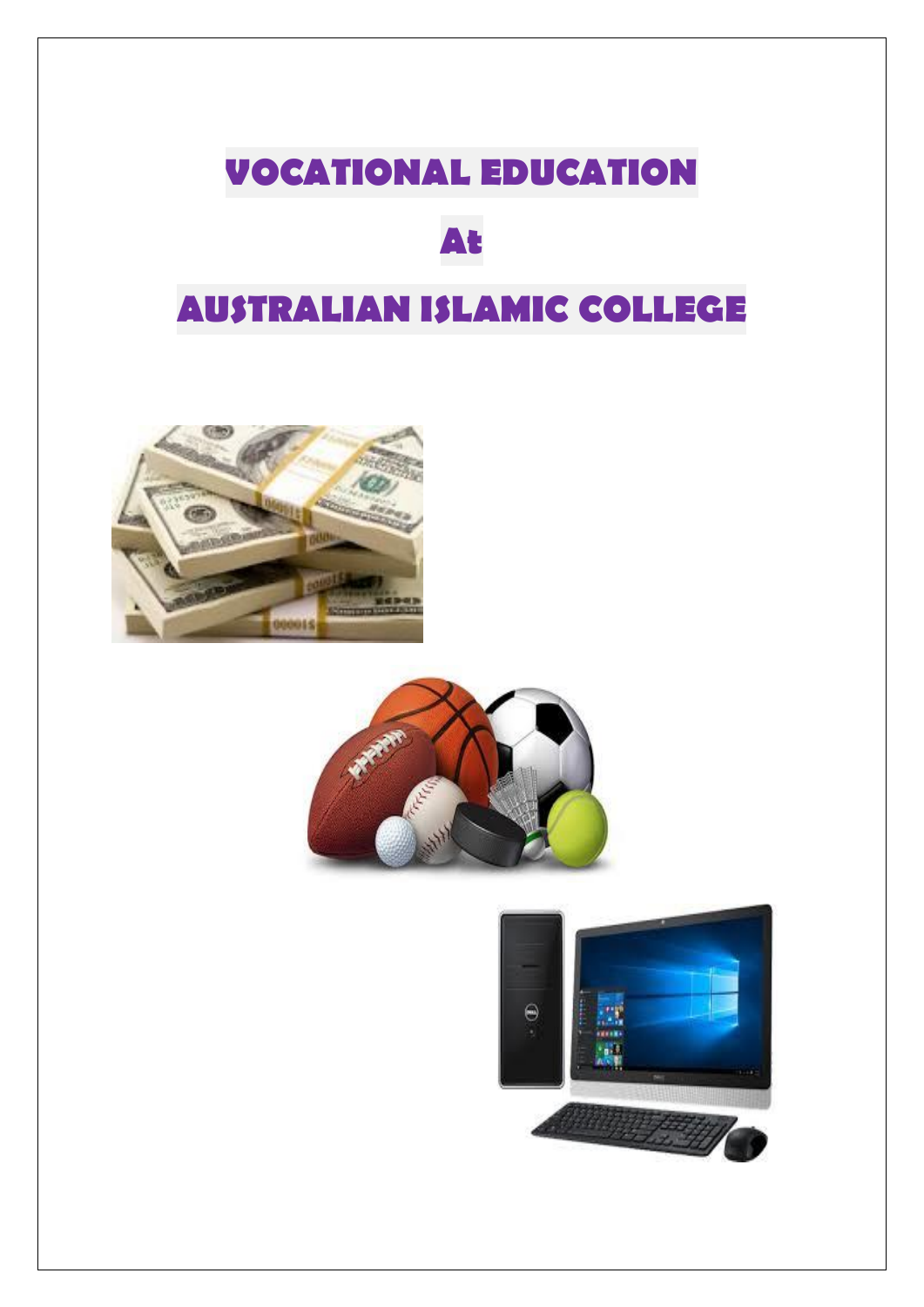# *VOCATIONAL EDUCATION AND TRAINING (VET) INFORMATION*

### *[Ref. WACE Manual 2017]*

Vocational Education and Training (VET) in the senior secondary years engages students in workrelated learning built on strategic partnership between schools, training organizations, business, industry and the wider community. VET can be taken as an integral part of the WACE and its completion by the student gains credit towards a nationally recognized VET qualification within the Australian Qualifications Framework (AQF), providing a broad range of post-school options and pathways. For students not completing at least four ATAR courses, the successful completion of a Certificate II (or higher) AQF qualification is one of the minimum requirements for achievement of the WACE.

There are special circumstances in which a partially completed Certificate III or higher may meet this minimum requirement.

The School offers VET to senior secondary students

#### **VET arranged and managed by schools**

This category refers to VET programs arranged and managed by a school as a part of a student's Senior secondary school program. This is in conjunction with a respected Registered Training Organization (RTO)

#### **Requirements and recognition arrangements of VET for the WACE**

Successful completion of a nationally recognized VET qualification will count towards the achievement of a WACE certificate in one of the following ways:

- as WACE course units when completed through VET industry specific courses or
- as unit equivalence for all other VET achievement

#### **VET minimum requirement**

A student who is not completing at least four ATAR courses must successfully complete a Certificate II or higher AQF qualification as a part of the minimum requirements for WACE achievement. All successfully completed Certificate II or higher qualifications that are part of nationally endorsed training packages will satisfy the minimum Certificate II requirements for the WACE. WACE Manual 2017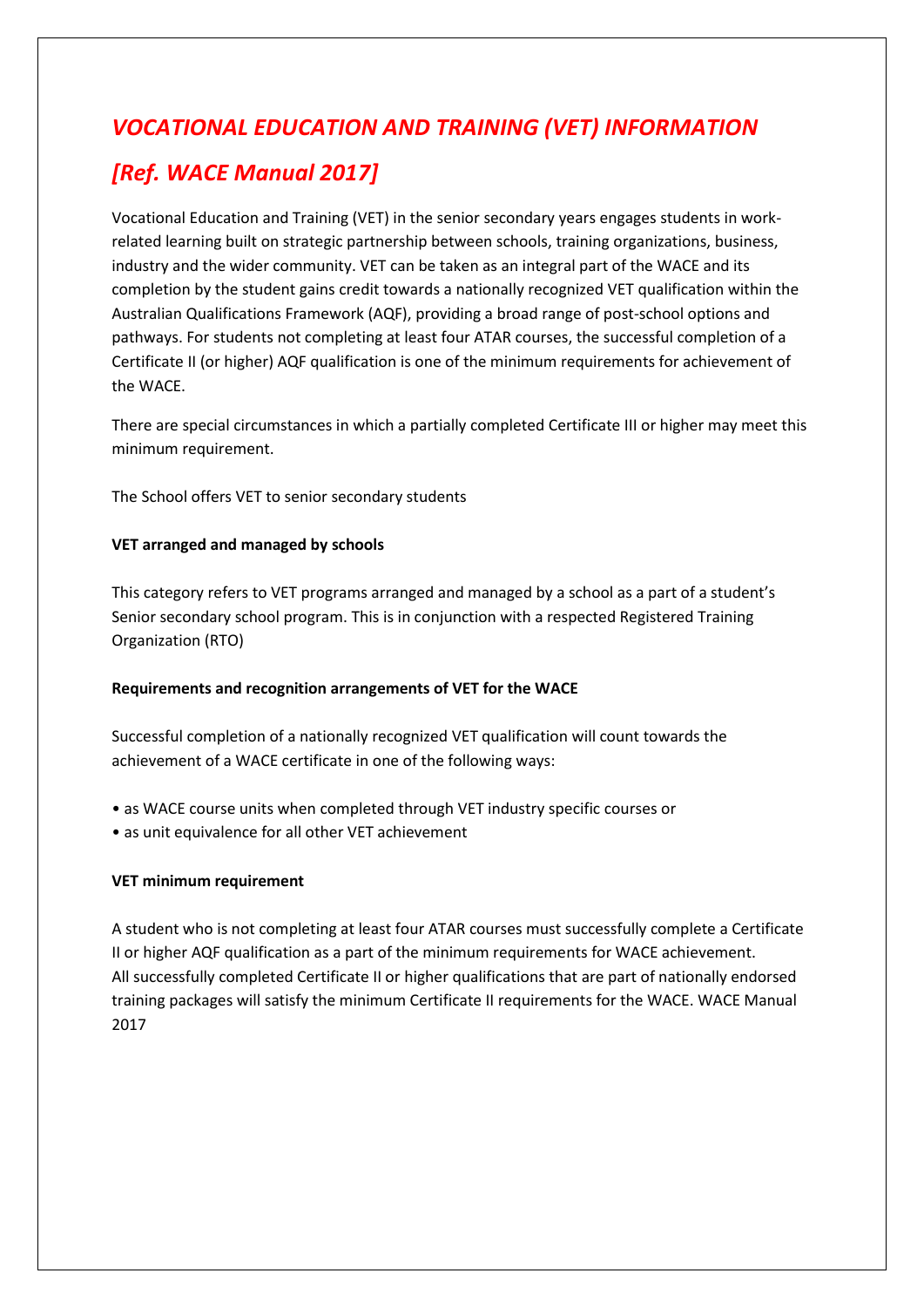#### **VET COURSES OFFERRED BY THE AUSTRALIAN ISLAMIC COLLEGE**

#### **BUSINESS SERVICES**

#### **YEAR GROUP: YEARS 11 AND 12**

The Business Services Certificate II and III courses provides student with the opportunity to achieve nationally recognised vocational qualifications under the AQF and to gain Authority developed course unit credit towards the WACE.

The course is based on nationally endorsed training packages and provides opportunities for students to complete a Certificate II and Certificate III qualification and access industry related placement/employment through mandatory workplace learning.

#### **INFORMATION TECHNOLOGY YEAR GROUP: YEARS 11 AND 12**

The Information Technology Certificate II course provides students with the opportunity to achieve nationally recognized vocational qualifications under the AQF and to gain Authority developed course unit credit towards the WACE.

The course is based on nationally endorsed training packages and provides opportunities for students to complete Certificate I, Certificate II and Certificate III qualifications and access industry related placement/employment through mandatory workplace learning.

#### **SPORT AND RECREATION**

#### **YEAR GROUP: YEARS 11 AND 12**

The Sport and Recreation and Sports Coaching courses provide students with the opportunity to achieve nationally recognised vocational qualifications under the AQF and to gain Authority developed course unit credit towards the WACE.

The course is based on nationally endorsed training packages and provides opportunities for students to complete Certificate I and Certificate II qualifications and access industry related placement/employment through mandatory workplace learning.

#### **TIME AND COMPLETION REQUIREMENTS**

Vocational Education and Training course units are packaged as four WACE course units, linked to a specified qualification, and course unit credit is only awarded upon the completion of all of the course requirements.

Unlike other WACE courses, VET course units are paired in both the Year 11 (Unit 1 and Unit 2) and the Year 12 (Unit 3 and Unit 4) syllabuses. A student who withdraws from a VET course after only one semester will not receive VET course unit credit for that academic year.

VETis courses can be delivered over one year or two years, with class contact time a national 55 hours for each course unit.